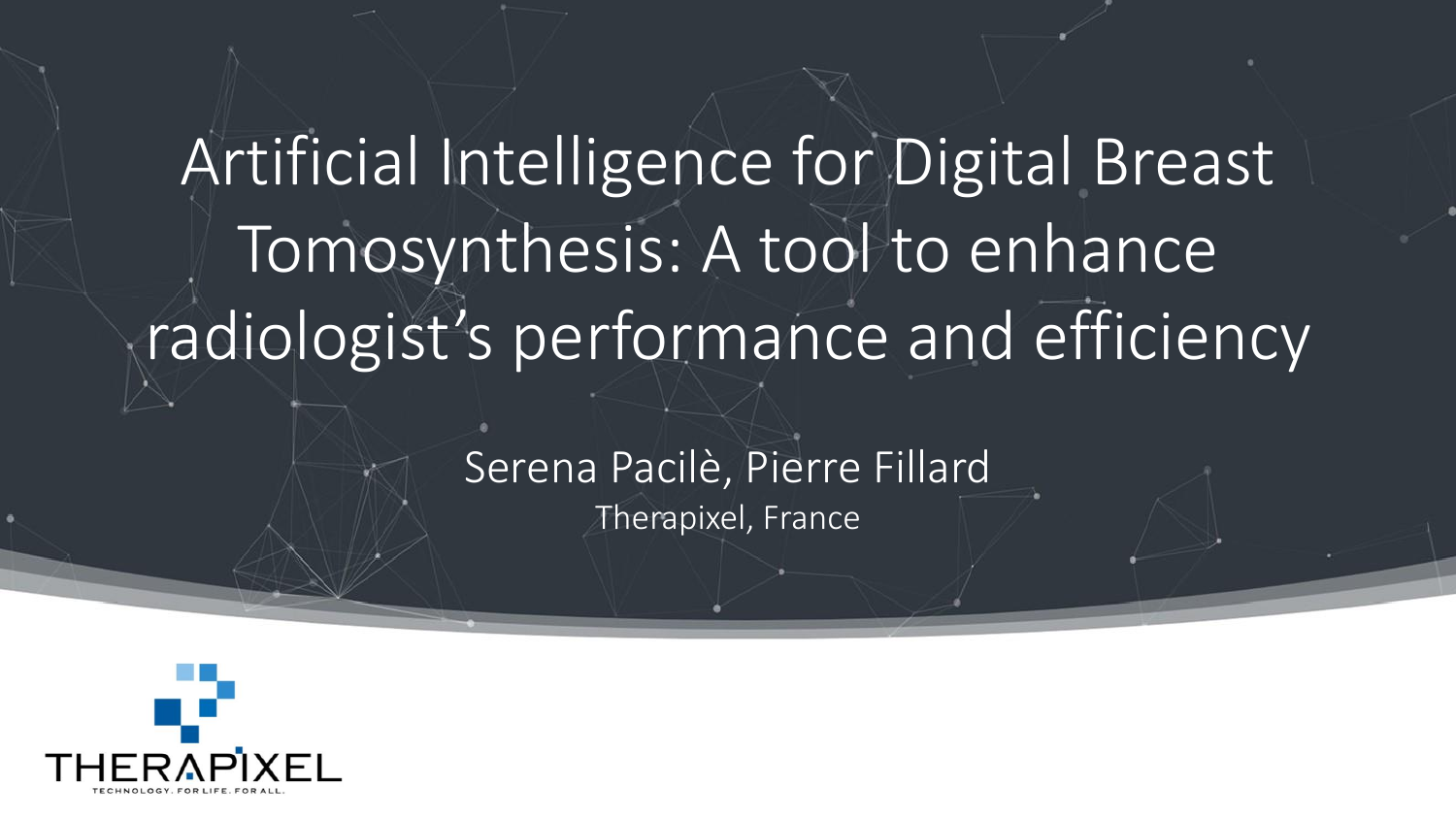## **Disclosures**

- S.Pacilè and P.Fillard are employees at Therapixel
- Contact Information:



contact@therapixel.com



https://www.researchgate.net/profile/Serena-Pacile-2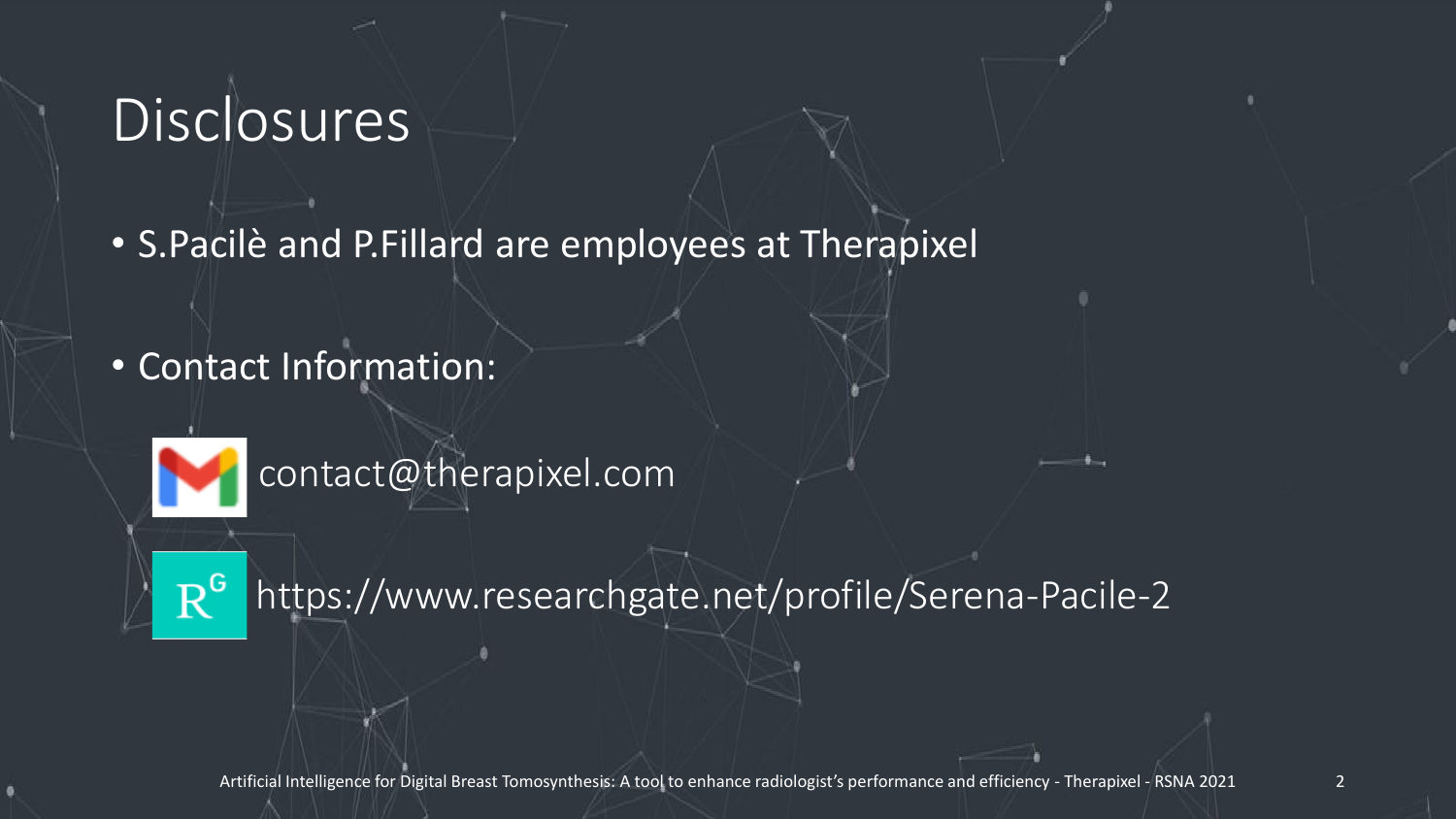### Introduction and Research Question

- Breast cancer screening programs **reduce mortality<sup>1</sup>**
- DBT **improves cancer detection** and **reduces false positive** calls<sup>2</sup>

• Artificial Intelligence (AI) **showed improvements<sup>3</sup>** in breast cancer detection with digital mammography (DM)

#### ➢ **Can an AI show the same benefits with DBT images?**

*<sup>1</sup> Lauby-Secretan B. et al. Breast-Cancer Screening — Viewpoint of the IARC Working Group. New England Journal of Medicine. 2015.*

<sup>2</sup> Sharpe RE et al. Increased Cancer Detection Rate and Variations in the Recall Rate Resulting from Implementation of 3D Digital Breast Tomosynthesis into a Population-based Screening Program. *Radiology. 2016.*

*<sup>3</sup> Pacilè S. et al. Improving Breast Cancer Detection Accuracy of Mammography with the concurrent Use of an Artificial Intelligence Tool. Radiology: Artificial Intelligence. 2020.*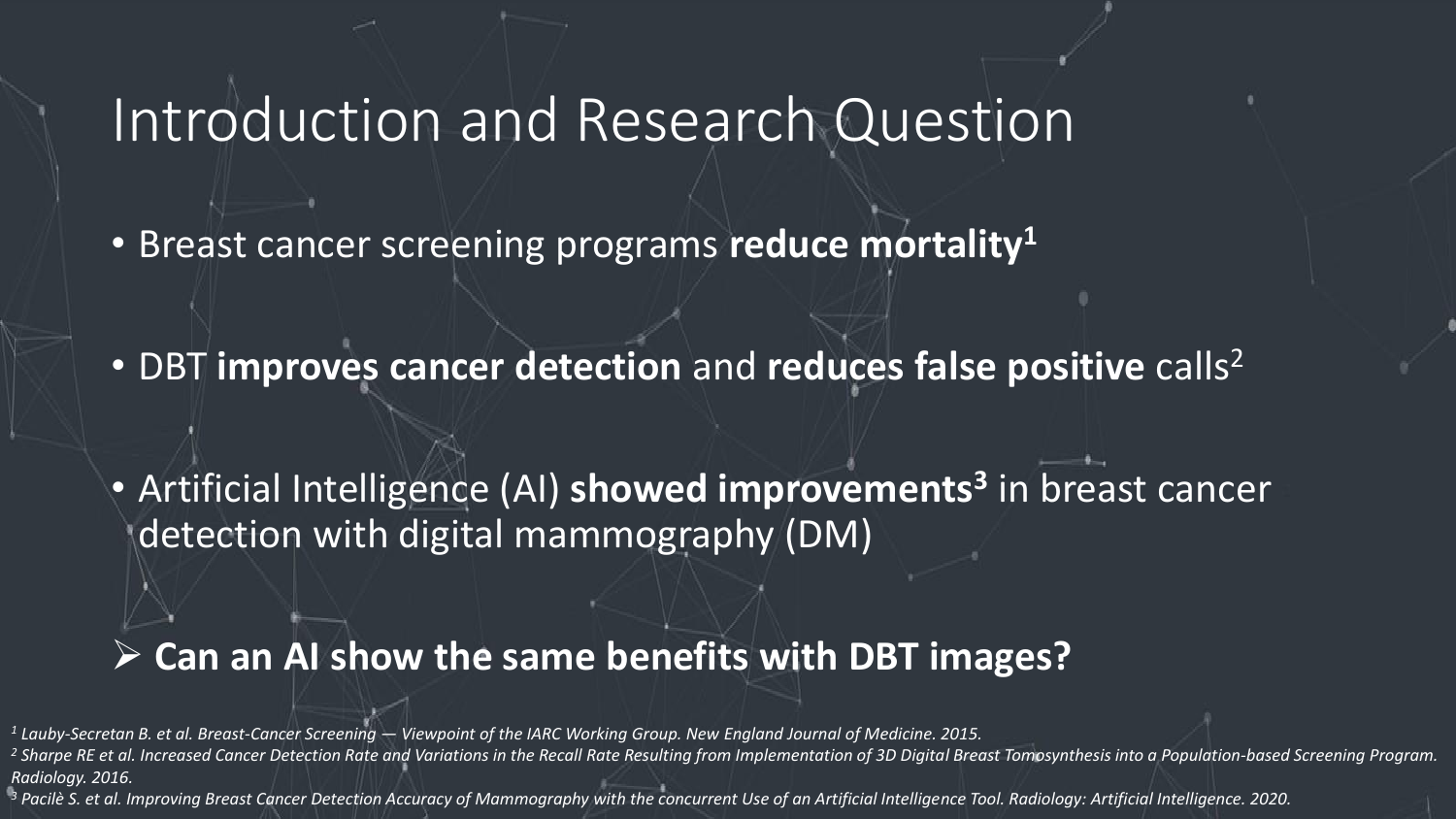### Materials and Methods 1/2

#### *Study population*

- Cohort: 240 women
- Dataset: DBT only
- Readers: 20 radiologists

#### *Reader test*

- Forced BI-RADS  $(1 5)$
- Level of suspicion  $(1 100)$
- Position of the most suspicious lesion (if any)

| <b>80 TRUE POSITIVE CASES</b>                                                     | <b>34 FALSE NEGATIVE CASES</b> |
|-----------------------------------------------------------------------------------|--------------------------------|
| <b>80 TRUE NEGATIVE CASES</b>                                                     | <b>46 FALSE POSITIVE CASES</b> |
| ises distribution – definitions refer to the <b>original interpretation</b> of th |                                |

*Cases distribution – definitions refer to the original interpretation of the mammogram (i.e., the initial reader assessment at the time of the acquisition),*



Artificial Intelligence for Digital Breast Tomosynthesis: A tool to enhance radiologist's performance and efficiency - Therapixel - RSNA 2021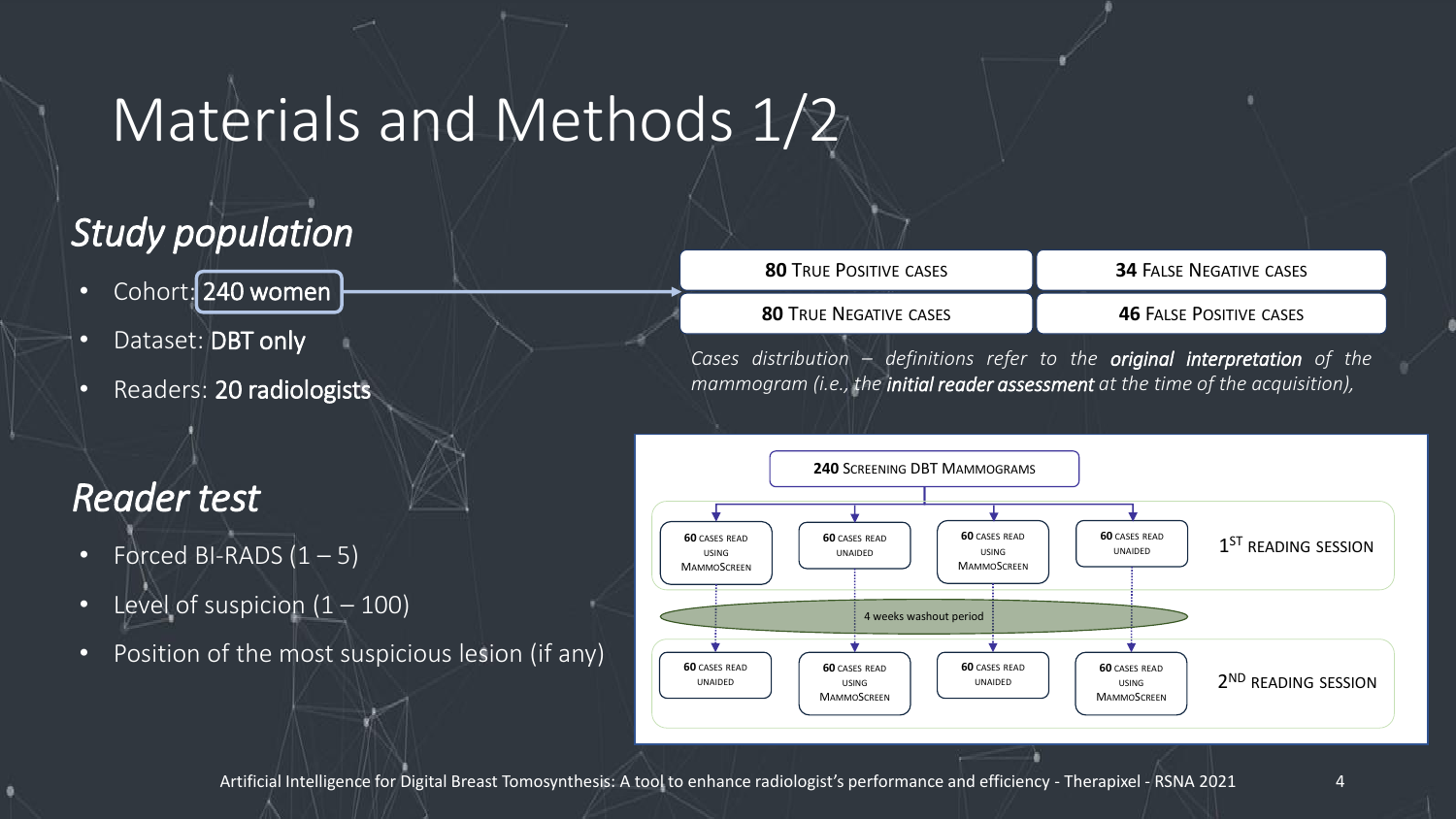### Materials and Methods 2/2

#### *AI system: MammoScreen v2.0.0 (Therapixel)*

- Inputs:
	- 4 DBT views
- Outputs:
	- Findings (in-plane position + DBT slice)
	- Level of suspicion: From 1 (benign) to 10 (highly suspicious)

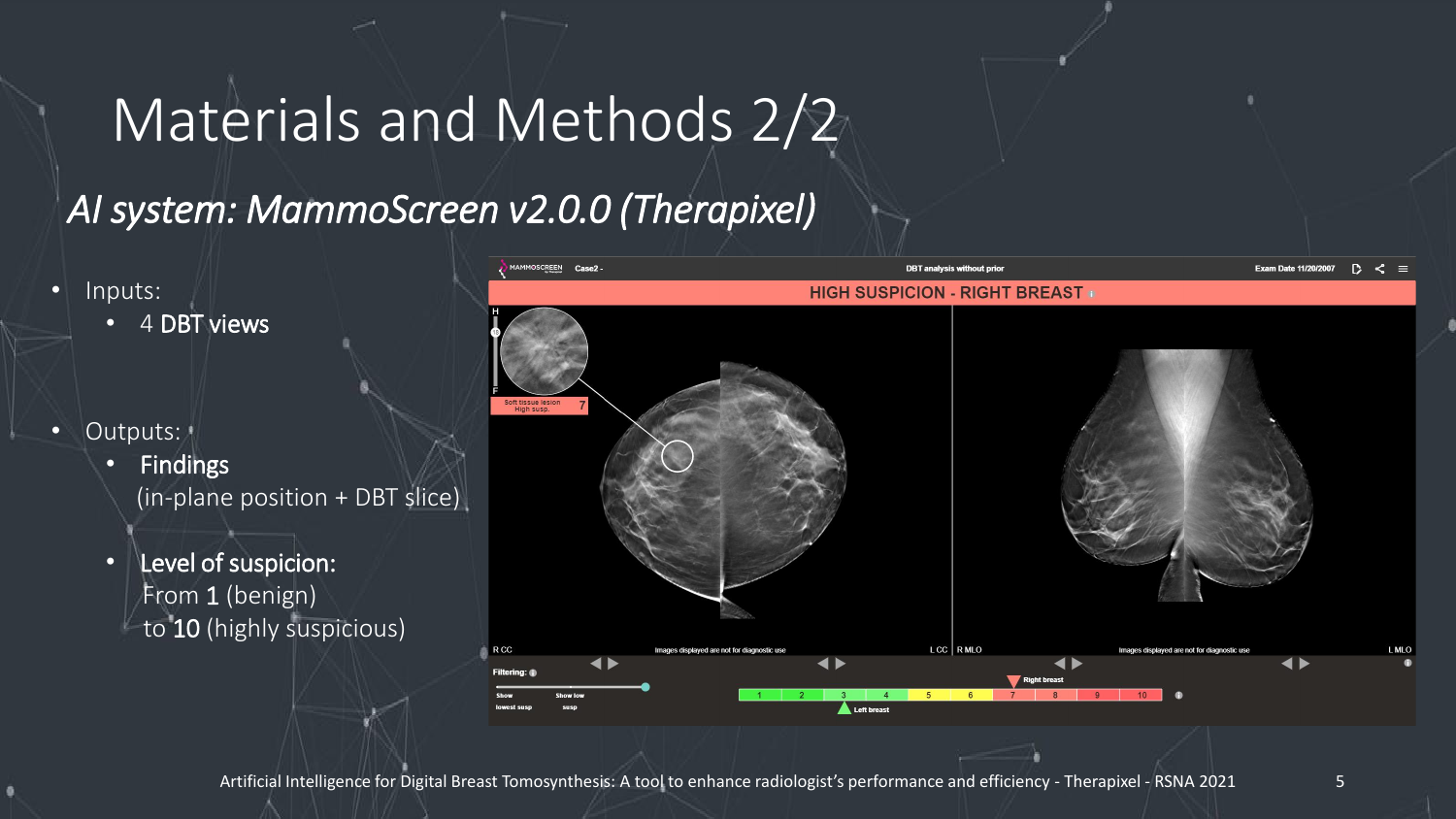### Results 1/2

- **Average AUC**: **+4%** (CI: 1.9% to 5.7%, p < 0.001)
	- $w/o$  AI = 0.79 (CI: 0.75 0.84)
	- with AI =  $0.83$  (CI:  $0.79 0.87$ )
- **Sensitivity**: **+2%** (CI: -0.4% to 4.2%, p = 0.012)
	- $w/o$  AI = 0.80
	- with  $AI = 0.82$
- **Specificity**: **+5%** (CI: 1.5% to 8.7%, p = 0.007) •  $w/o$  AI = 0.56
	- with  $AI = 0.61$

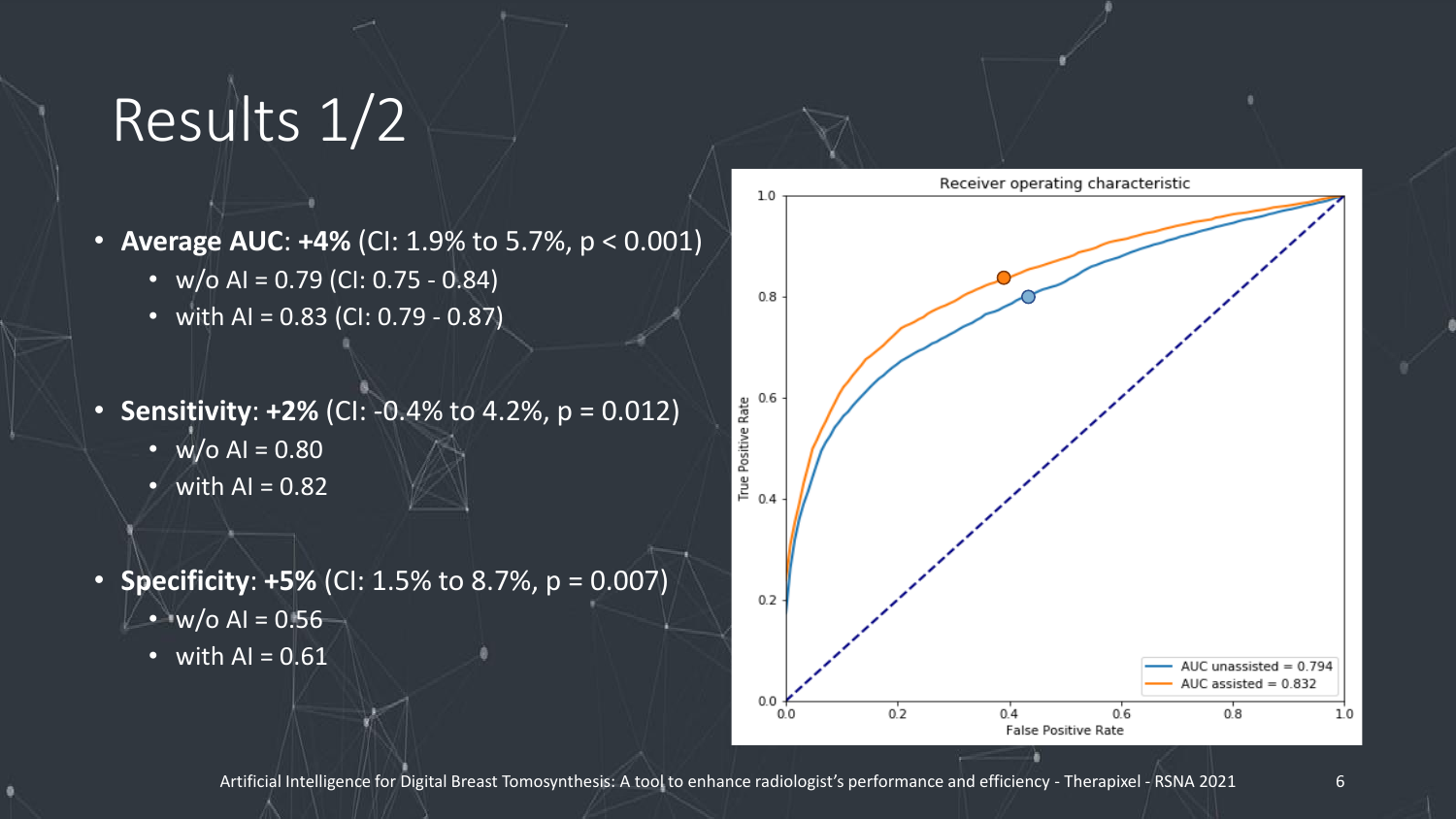# Results 2/2

- **Average reading time reduced**:
	- $w/o$  AI = 74.7 s
	- with  $AI = 70.9 s$
- On a simulated **screening distribution**:
	- **-8%** (CI: -13% to 3.1%)



a) Percentage change in reading time per AI score category.

b) Distribution of DBT examinations per AI score on a simulated screening population.